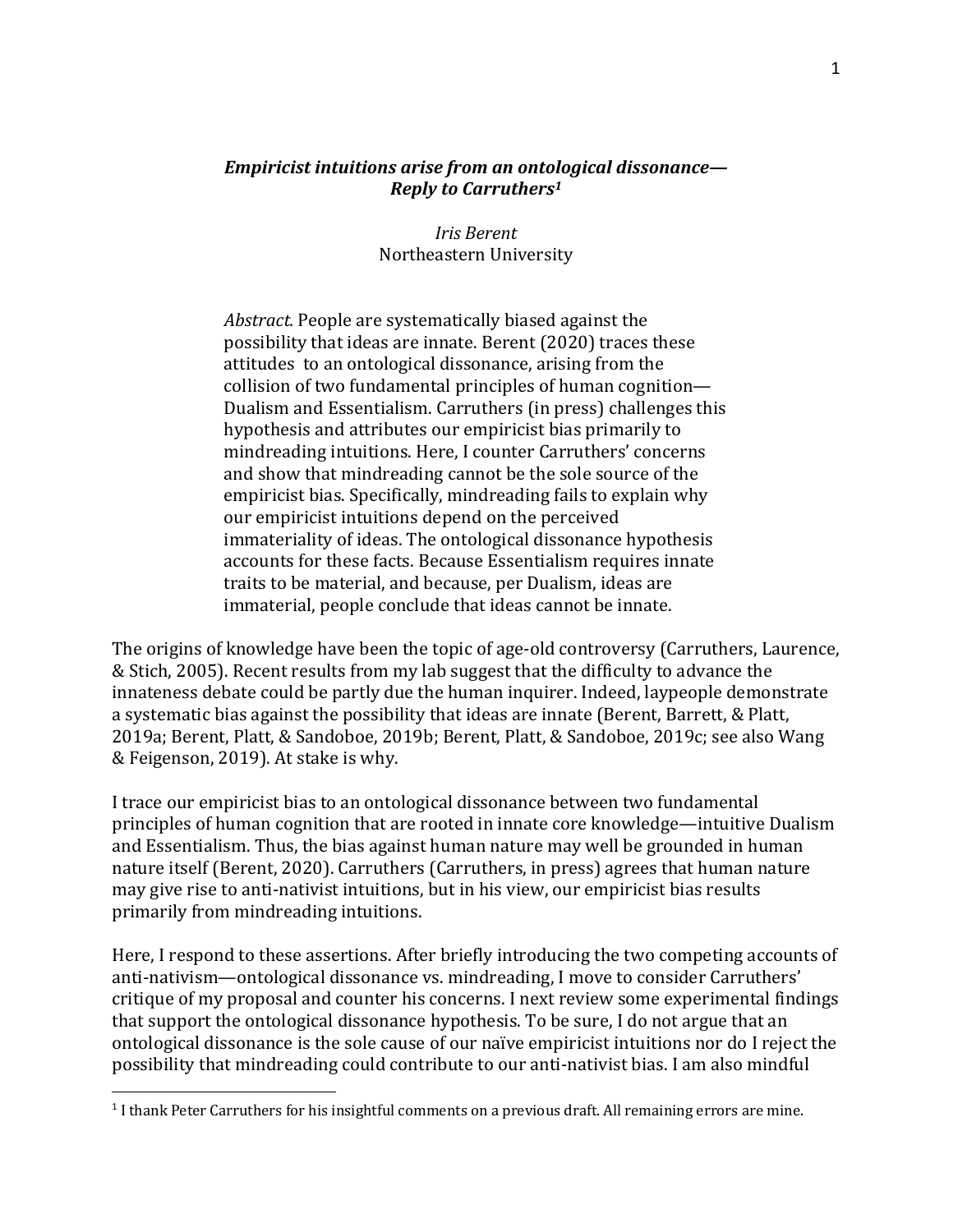that Carruthers' pursuit and mine are partly distinct—he concerns himself mostly with scientific discourse, whereas I explore laypeople's intuitions; it is certainly possible that the psychological mechanisms that support reasoning in these two contexts are distinct. My comments here thus specifically concern laypeople's intuitions. I show that a closer look at the empirical facts suggests that the ontological dissonance plays a causal role. 

## *1. Why we are blind to innate ideas: two competing views*

Few questions in cognitive science are more controversial than the origins of knowledge. Scholars have long suspected that our difficulty with the notion of innateness is not accidental nor are they unique to scientists. Lila Gleitman, the distinguished child language scholar, has famously joked that anti-nativism is innate, and Steven Pinker has written extensively about our resistance to human nature (Pinker, 2002). But these arguments are based on anecdotal impression, not systematic experimentation.

Recent results from my lab have shown that laypeople are indeed biased as charged, but their empiricist penchant is more nuanced than previously assumed (Berent et al., 2019a; Berent et al., 2019b; Berent et al., 2019c; Sandoboe, 2019; see also Wang & Feigenson, 2019). People are not uniformly resistant to all forms of innateness. They have no troubles recognizing that certain sensory and motor capacities are innate. In fact, people are *positively* biased to presume that emotions like anger are inborn (Berent et al., 2019a). But when asked to reason about ideas (e.g., having a concept of "person" and "time"), people are reluctant to assume an innate source, and they maintain this position even when they are explicitly informed that the ideas in question are universal, early emerging, and likely inborn. So the puzzle is why our empiricist intuitions specifically target innates ideas.

The culprit, I suggest, is an ontological dissonance between two basic principles of human cognition-- Dualism and Essentialism. Intuitive Dualism suggests that minds are immaterial, distinct from the material body (Bloom, 2004; for experimental support, see Chudek, McNamara, Birch, Bloom, & Henrich, 2018; Hood, Gjersoe, & Bloom, 2012; Kuhlmeier, Bloom, & Wynn, 2004). Essentialism, in turn, attributes inheritance to the transmission of material essence from parents to offspring (e.g., the kitten's essence is a piece of matter inherited from its mother; Gelman, 2003; Keil, 1986; Newman & Keil, 2008)<sup>2</sup>. Dualism and Essentialism are each evident cross culturally (e.g., Chudek et al., 2018; Sousa, Atran, & Medin, 2002), and they appear to be grounded in core knowledge of objects, agents and living things that is present in young infants (e.g., Hamlin, Wynn,  $&$ Bloom, 2010; Setoh, Wu, Baillargeon, & Gelman, 2013; Spelke, Breinlinger, Macomber, &

 $<sup>2</sup>$  The hypothesis advanced here specifically concerns the role of essentialism in reasoning about inheritance</sup> in biological kinds. Other proposals, however, have extended "essentialism" to socially-constructed kinds (e.g., Chalik, Leslie, & Rhodes, 2017; Newman & Knobe, 2019; Rhodes, Leslie, & Tworek, 2012). Whether reasoning about social and biological essence relies on a single set of principles remains a critical open question (Noyes & Keil, 2019; Prasada, 2017; Rhodes et al., 2012).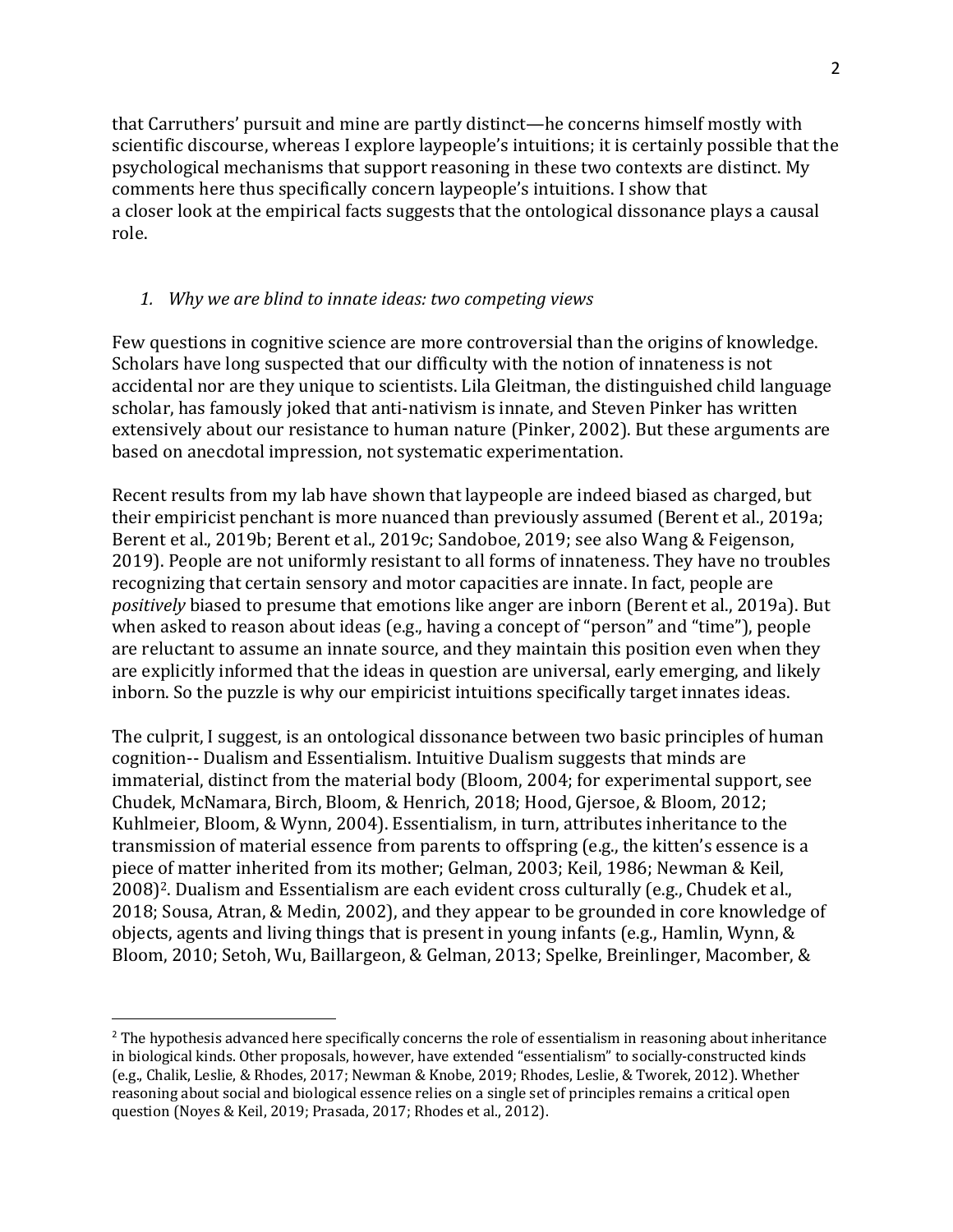Jacobson, 1992; Wertz & Wynn, 2014). So there is reason to believe that the roots of Dualism and Essentialism are innate.

These two principles collide when we reason about innate ideas. If (per Dualism) ideas (mental states) are immaterial, whereas innate traits must be material (per Essentialism), it follows that ideas cannot be innate. It is this ontological dissonance between the materiality of innate essence, on the one hand, and the immateriality of ideas, on the other, that renders the notion of innate ideas an oxymoron. It's a perfect cognitive storm, and our empiricist intuitions are its byproducts.

Carruthers (in press) doubts whether such dissonance exists. In his view, the primary source of our empiricist intuitions is mindreading. Per mindreading, knowledge arises from three sources only (sensation, inference, and communication)—so there is no need to postulate innateness as a fourth (innate) source. Carruthers also delegates some explanatory work to Dualism (in "shoring up empiricist appeal to theoretical simplicity", p. 17), but this comes at a "second and subsequent stage", and Dualism is strictly invoked in the context of scientific discourse, so it is unclear whether it is relevant to laypeople's gut intuitions. Here, mindreading would appear to play a key role, and offer a superior account of our empiricist intuitions.

## 2. *Is the ontological dissonance real?*

Let us take a closer look at Carruthers' critique. Per ontological dissonance, anti-nativism emerges from the clash between the immateriality of ideas (per Dualism) and the materiality of innate essence (per Essentialism), their presumed cause. Carruthers questions this assertion on logical grounds. In his analysis, an ontological dissonance requires certain conditions for it to emerge, and in Carruthers' view, these conditions fail to materialize. Since the conditions for the dissonance are not met, no dissonance could possibly exist.

A dissonance, in Carruthers' view, "requires us to think that the cognitive scientists who are thus biased are conflating causation with constitution"-- they must assume that "the properties of the biological essence that result in innate ideas don't just cause those ideas but constitute them" (Carruthers, in press, p. 15). This presumed conflation, then, is necessary for dissonance to emerge. But this presumption is false, for "nearly everyone has always accepted that there are causal relations between body and mind", and "that physical events happening in our brains can have consequences for our minds". (p. 15). And since the requisites for dissonance are not met, no dissonance could exist. So cognitive dissonance is unlikely to explain our anti-nativist intuitions.

Before I address Carruthers' substantive point, let me set the record straight by removing a red herring out of the way. My dissonance theory concerns *laypeople*'s understanding, not scientific reasoning. While no one denies that scientists are people, from this, it doesn't follow that novices and experts reason alike. So the argument *ad absurdum--how could smart scientists possibly conflate causation with constitution when even humble laypeople*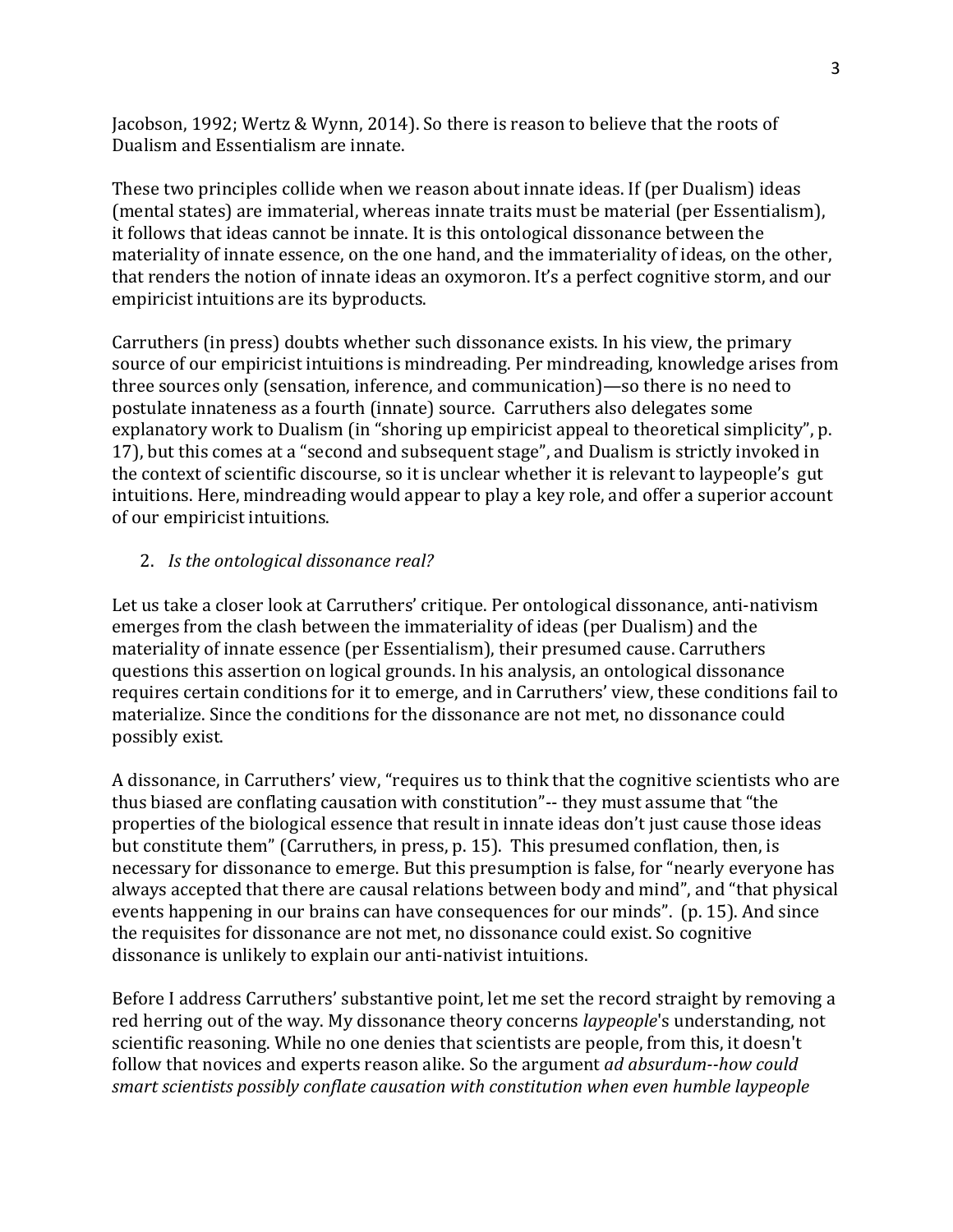*know better*--is an unfortunate red herring. I do not actually assert that scientists conflate causation with constitution. More to the point, I do not assert that laypeople do so either.

As Dennett points out (Dennett, 1991), Casper the ghost can both go through walls and lift a towel. So despite his immaterial ghostly constitution, in our naïve cognition, Casper can effect change in matter. By the same token, my immaterial thought of my morning coffee can make my very material body move towards the coffeemaker and lift my arm to grab my mug. I can entertain all these thoughts without assuming that my coffee ideas are made of matter, let alone coffee, mug, or a coffeemaker. So, in our naïve psychology, causation does not necessarily imply constitution. This, however, does not show that such causation invokes no dissonance. And that substantive aspect of Carruthers' critique merits closer scrutiny. 

Mind-body dissonance is evident in a wide array of phenomena, ranging from how we reason about innate ideas to our intuitions about embodied cognition and emotions, our misconceptions about mental disorders, the afterlife, and free will (Berent, 2020). Our irrational love affair with neuroscience presents one representative case.

People are endlessly fascinated by the "discovery" that the brains effect thinking. Newspapers headlines announce that musicians' brains differ from non-musicians' brains, and that learning to read can "actually" change your brain. But why are such headlines newsworthy? 

Westerner adults (and children) know too well that thinking "happens" in the brain, they are well aware of the differences between literate and illiterate people, and they can hear the differences between musicians and non-musicians right from the first sound. Our irrational fascination with the brain is likewise not due solely to the power of images, the authority of scientific jargon, or the mention of complex technology. In fact, people find brain-explanations more satisfying than comparable behavioral explanations even when the explanation itself is bogus (Weisberg, Keil, Goodstein, Rawson, & Gray, 2008 Fernandez-Duque, Evans, Christian, & Hodges, 2015; Hopkins, Weisberg, & Taylor, 2016; Rhodes, Rodriguez, & Shah, 2014). Why, then, do people get so excited by the thinking brains?

The ontological dissonance hypothesis presents a ready explanation. Learning that the material brain gives rise to immaterial ideas is akin to seeing Casper the ghost lift a towel. Both cases present and ontological dissonance between the immaterial ontological status of the cause and its material effects. This hypothesis further predicts that our fascination with the brain depends on the perceived materiality of our mental activity—the greater its perceived immateriality, the stronger the dissonance, hence, the fascination. In line with this prediction, research from my lab has shown that people are more likely to fall for brain-based explanations when they reason about psychological phenomena that explicitly invoke ideas (e.g., theory of mind) compared to sensory and motor conditions that are readily linked to the material body (e.g., sensory hypersensitivity, Sandoboe, 2019).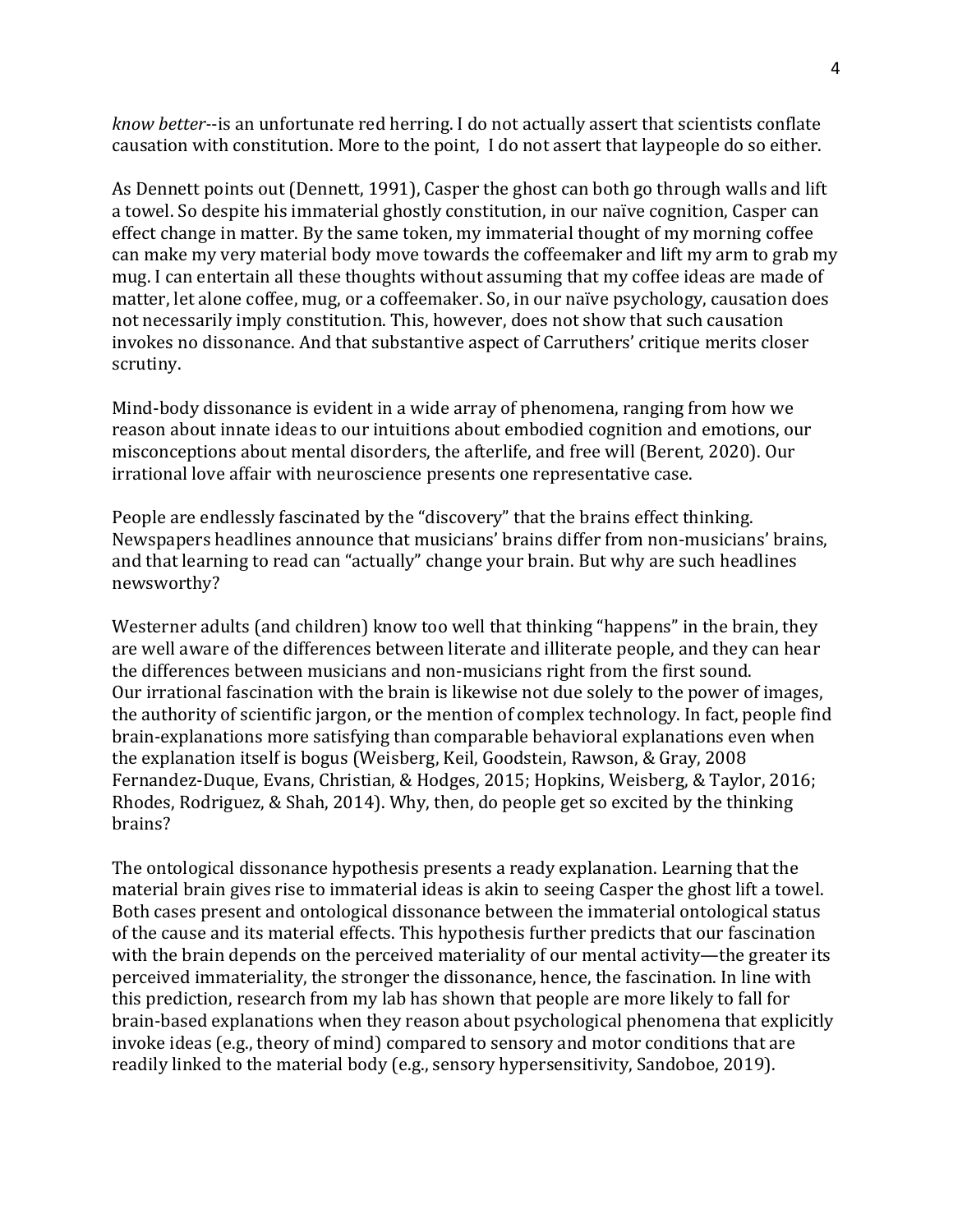Why does the dissonance arise? I suggest that the dissonance reflects the different causal mechanisms we intuitively invoke in reasoning about mind and matter. Our intuitive understanding of the interactions between material objects is couched in terms of naïve physics, and per naïve physics, objects are cohesive, they move in continuous paths, and they can change their course only by contact (Spelke, 1994; Spelke & Kinzler, 2007). Agents, on the other hand, can change their course spontaneously; even young infants know that agents do not require contact for them to move (Spelke, Phillips, & Woodward, 1995) nor do they move continuously (Kuhlmeier et al., 2004). Thus, mind and matter must each obey distinct principles, and these principles don't mix and match.

So Carruthers is right to point out that we don't conflate causation and constitution. But I believe he is wrong to suggest that this conflation is necessary for the ontological dissonance to emerge. On the contrary, it is precisely *because* people draw a sharp distinction between immaterial ideas and material essence that they have troubles conceiving of causation between minds and matter. And if they have troubles conceiving that their everyday mental life could originate from a material cause (their brain), then it is not at all unlikely that they would experience a similar dissonance in reasoning about innate essence. As we will next see, such dissonance demonstrably exists. And that presents a plausible account for our anti-nativist intuitions.

# 3. *The mind-body dissonance is the cause of our empiricist intuitions*

To evaluate the evidence in support of the ontological dissonance hypothesis, let us briefly review its tenets. In this view, reasoning about the innateness of psychological traits evaluates their perceived materiality, as Essentialism demands that innate traits be material. Per Dualism, however, ideas (mental states) are immaterial. The ontological dissonance between Dualism and Essentialism thus biases us to conclude that ideas cannot be innate.

## *(1) The ontological dissonance hypothesis*

- a. Innate traits must be material (Per Essentialism).
- b. Ideas are immaterial (per Dualism).
- c. Ideas cannot be innate.

A large research program from my lab establishes tight causal links between the status of mental states as ideas, their presumed materiality, and innateness, in line with (1) above. (Berent et al., 2019b; Berent et al., 2019c). One set of studies asked people to reason about a large number of psychological traits—either traits that capture ideas, or traits that are non-cognitive, like sensations, motor skills, and emotions. All traits in question concerned capacities that can be plausibly viewed as innate. Some studies examined adult traits that have been documented ethnographically across cultures; other studies concerned the psychological traits capacities of young infants. In these studies, participants were asked to evaluate whether these traits would emerge spontaneously in a group of adults/infants raised in a desert island situation. Results showed that people systematically viewed ideas as less likely to be innate compared to non-cognitive traits. Moreover, innateness reliably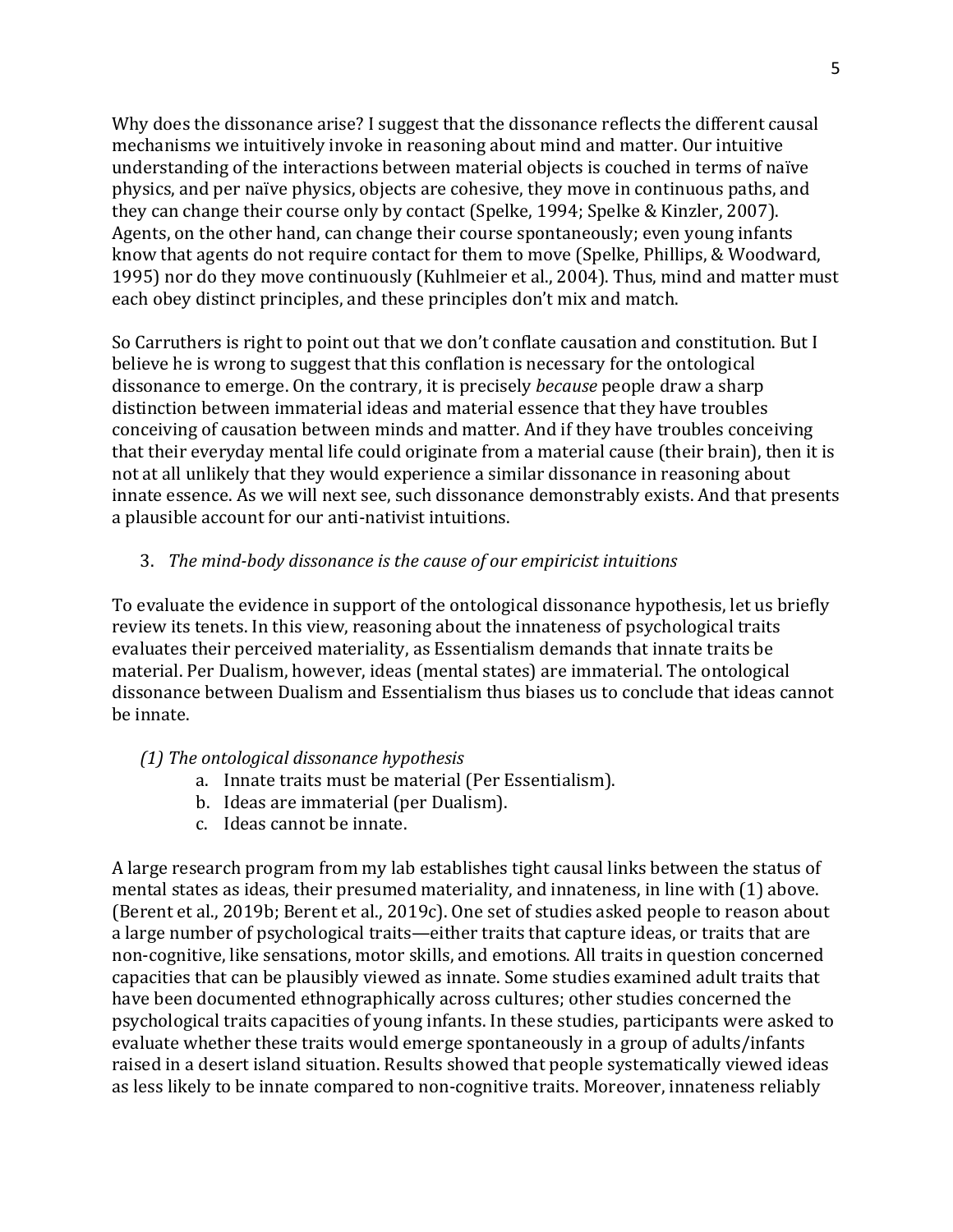correlated with the status of a trait as "ideas"—the stronger the association of the trait with "ideas", the less likely it was to be viewed as innate.

A second set of experiments directly evaluated whether people indeed view ideas as immaterial. Materiality, here, was evaluated by asking people to reason whether the relevant trait is likely to be instantiated in the brain, and whether it is likely to transfer to a replica that precisely preserved the body of an adult/infant donor. Results showed that ideas were viewed as less material than non-cognitive traits (sensations, actions, and emotions)—the stronger the presumed materiality of ideas, the more likely people were to consider them innate (in line with Dualism).

A third set of studies showed that people believe that innate traits are material—when informed that a trait was innate, people were more likely to conclude that the trait was material (e.g., instantiated in the brain) compared to when the same trait was presented as acquired (in line with Essentialism).

A final set of experiments examined whether the link between materiality and innateness is causal. To evaluate the casual role of Dualism, we had one group of participants read a passage suggesting that minds and bodies are distinct (in line with Dualism); another group read a passage suggesting that minds and bodies are one and the same (in line with Physicalism). After reading the passage, we asked people to evaluate the innateness of psychological traits. Results showed that "innateness" ratings were higher in the Physicalist condition relative to the Dualist condition, and perceived innateness was further modulated by the perceived strength of the mind/body link.

The complementary study primed people towards Essentialism. Here, we either told people that the traits in question were materially instantiated in a specific brain region (in line with Essentialism) or that they did not have any known instantiation in the brain (contrary to Essentialism). Participants gave higher "innateness" ratings to traits presented as material, in line with Essentialism.

Not only does the dissonance theory explain our empiricist intuitions towards ideas, it also predicts opposite, nativist intuitions towards basic emotions—states that laypeople typically view as embodied (e.g., in the face, the guts). Recent results bear this out (Berent et al., 2019a; Berent et al., 2019b). People are biased to believe that basic emotions are innate--the more embodied is an emotion, the more likely people are to view it as innate. And when informed that a given emotion "shows up" in the (material) brain, people jump to the conclusion that the emotion in question is innate.

Altogether, the dissonance hypothesis explains why people hold empiricist biases towards ideas, why they show the opposite nativist intuitions towards basic emotions, and why both sets of attitudes are systematically linked to the perceived materiality of mental states. 

Carruthers does not acknowledge this innateness/materiality link. He notes that (unlike ideas) emotions are viewed as innate, but in his view, this is due to the opaqueness of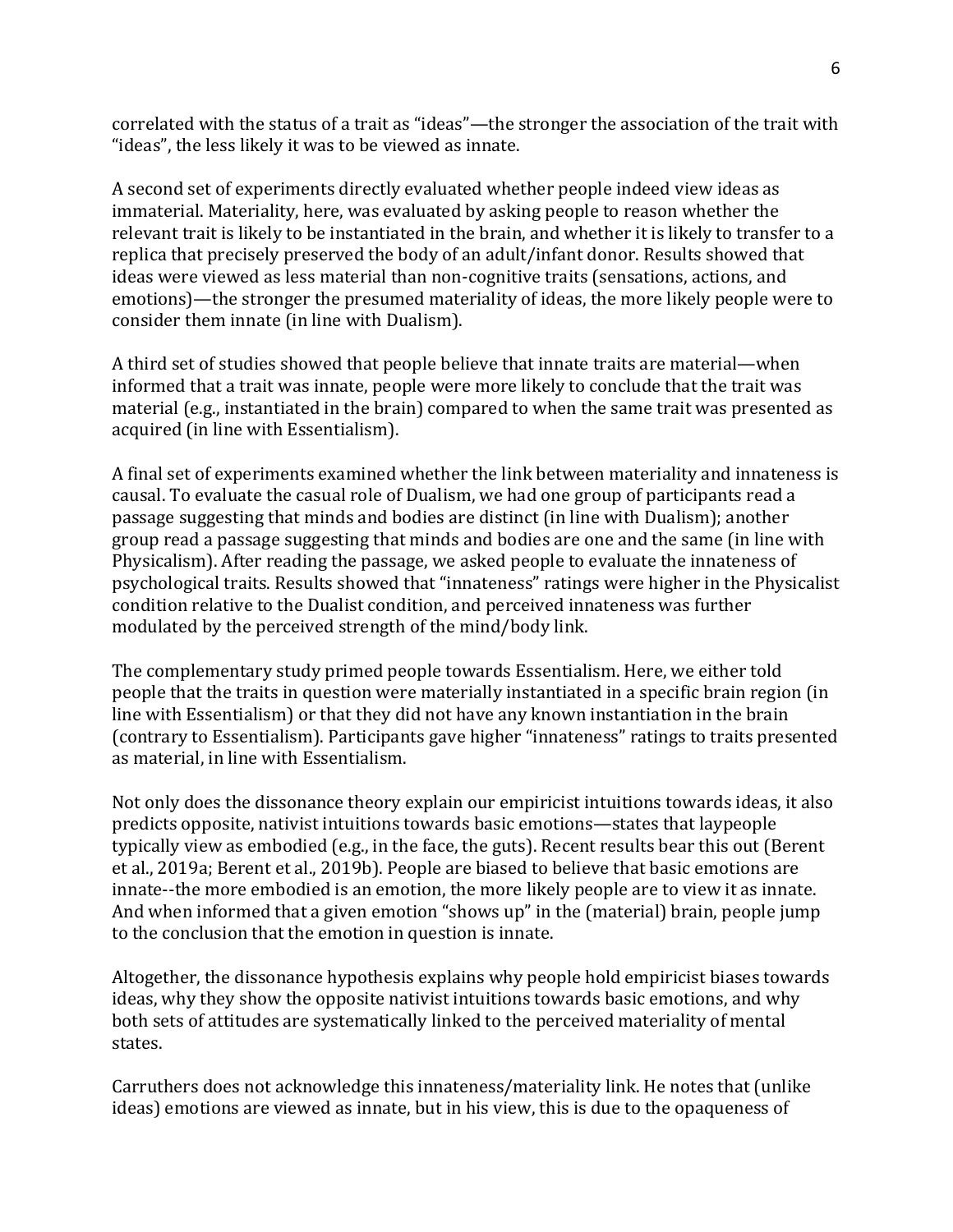emotions and desires to mindreading, not their materiality. In his words, "we often have the experience of finding ourselves with a desire without any idea of why we have it" (p. 15). This may hold for some emotions, but it is not invariably true for others—I can feel elated because I won the lottery; I'm angry because she just cut me in the supermarket line. And the experimental evidence shows our nativist biases towards emotions arises from their anchoring in the material body (Berent et al., 2019a).

To evaluate the origins of our empiricist intuitions, one needs to go beyond anecdotal reports and systematically compare the perception of ideas and emotions and their link to their perceived materiality. Moreover, one should keep in mind that the empiricist intuitions of scientists (the primary focus of Carruthers' piece) and laypeople (my topic of inquiry) may not necessarily arise from the same origins; it is unfortunate that Carruthers obscures this distinction, and does not fully engage with the experimental findings. In short, to understand laypeople's empiricist intuitions, we ought to start by taking a careful look at the empirical facts.

#### **References**

- Berent, I. (2020). *The blind storyteller: how we reason about human nature*: Oxford University Press.
- Berent, I., Barrett, L. F., & Platt, M. (2019a). Essentialist biases in reasoning about emotions. doi:https://doi.org/10.31234/osf.io/g92ve
- Berent, I., Platt, M., & Sandoboe, G. M. (2019b). How we reason about innateness: the role of Dualism and Essentialism. doi:https://doi.org/10.31234/osf.io/vy6j5
- Berent, I., Platt, M., & Sandoboe, G. M. (2019c). People's intuitions about innateness. *Open Mind: Discoveries in CognitiveScience, 3,* 101-114. .
- Bloom, P. (2004). *Descartes' baby: how the science of child development explains what makes us human*. New York: Basic Books.
- Carruthers, P. (in press). How mindreading might mislead cognitive science. *Journal of Consciousness Studies*
- Carruthers, P., Laurence, S., & Stich, S. P. (Eds.). (2005). *The innate mind*. New York: Oxford University Press.
- Chalik, L., Leslie, S.-J., & Rhodes, M. (2017). Cultural Context Shapes Essentialist Beliefs About Religion. *Developmental Psychology, 53*(6), 1178-1187. doi:10.1037/dev0000301
- Chudek, M., McNamara, R. A., Birch, S., Bloom, P., & Henrich, J. (2018). Do minds switch bodies? Dualist interpretations across ages and societies. *Religion, Brain & Behavior, 8*(4), 354-368. doi:10.1080/2153599X.2017.1377757
- Dennett, D. C. (1991). *Consciousness explained* (1st ed. ed.). Boston: Boston : Little, Brown and Co.
- Fernandez-Duque, D., Evans, J., Christian, C., & Hodges, S. D. (2015). Superfluous neuroscience information makes explanations of psychological phenomena more appealing. *Journal of Cognitive Neuroscience, 27*(5), 926-944. doi:10.1162/jocn\_a\_00750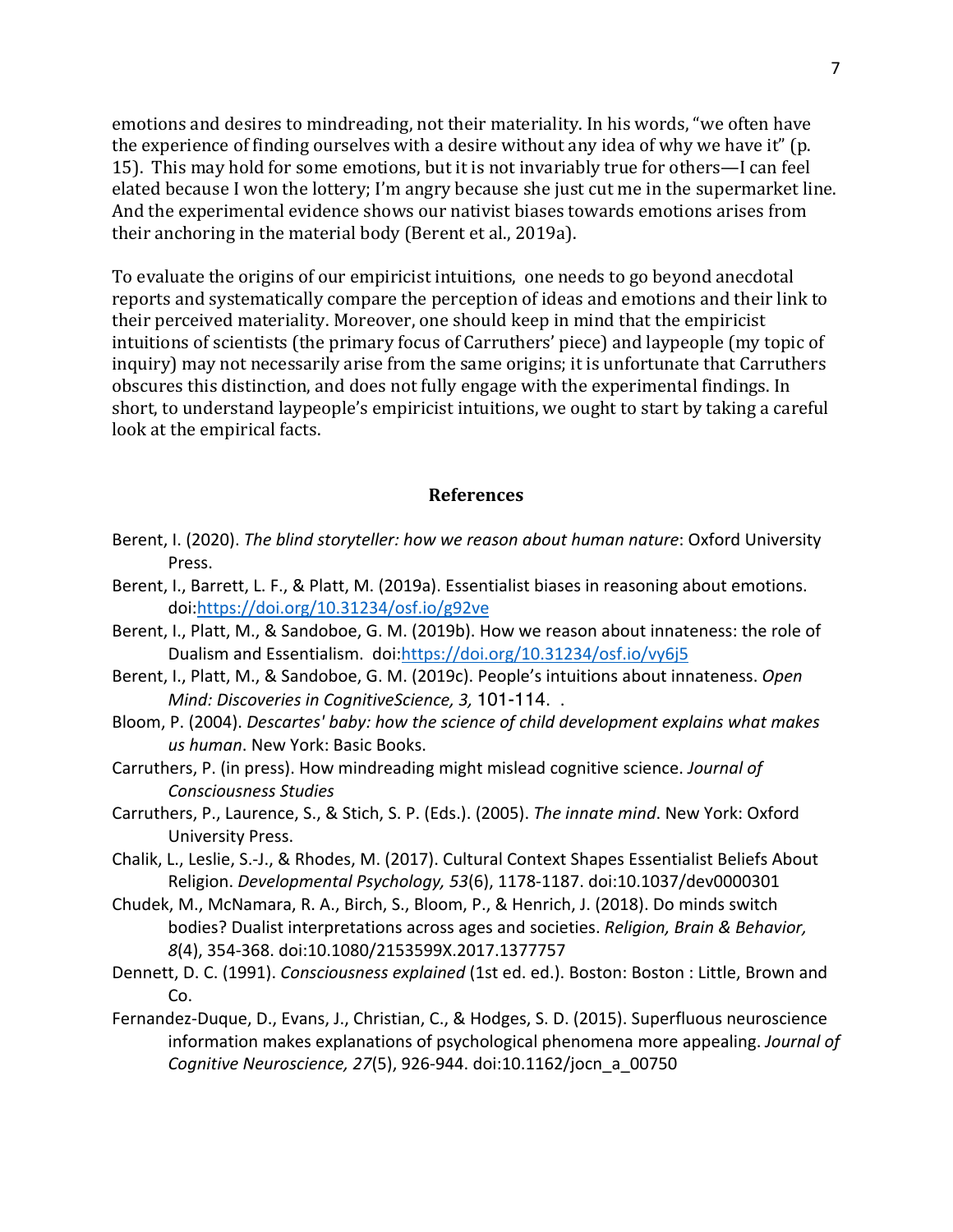- Gelman, S. A. (2003). *The essential child : origins of essentialism in everyday thought*. Oxford ; New York: Oxford University Press.
- Hamlin, J. K., Wynn, K., & Bloom, P. (2010). Three-month-olds show a negativity bias in their social evaluations. *Developmental Science, 13*(6), 923-929. doi:10.1111/j.1467- 7687.2010.00951.x
- Hood, B., Gjersoe, N. L., & Bloom, P. (2012). Do children think that duplicating the body also duplicates the mind? *Cognition, 125*(3), 466-474. doi:https://doi.org/10.1016/j.cognition.2012.07.005
- Hopkins, E. J., Weisberg, D. S., & Taylor, J. C. V. (2016). The seductive allure is a reductive allure: People prefer scientific explanations that contain logically irrelevant reductive information. *Cognition, 155*, 67-76. doi:10.1016/j.cognition.2016.06.011
- Keil, F. C. (1986). The acquisition of natural kind and artifact term. In W. Demopoulos & A. Marras (Eds.), *Language Learning and Concept Acquisition* (pp. 133-153). New Jersey: Ablex: Norwood,.
- Kuhlmeier, V. A., Bloom, P., & Wynn, K. (2004). Do 5-month-old infants see humans as material objects? *Cognition, 94*(1), 95-103.
- Newman, G. E., & Keil, F. C. (2008). Where is the essence? Developmental shifts in children's beliefs about internal features. *Child Development, 79*(5), 1344-1356. doi:10.1111/j.1467-8624.2008.01192.x
- Newman, G. E., & Knobe, J. (2019). The essence of essentialism. *Mind & Language, 34*(5), 585- 605. doi:10.1111/mila.12226
- Noyes, A., & Keil, F. C. (2019). Generics designate kinds but not always essences. *Proceedings Of The National Academy Of Sciences Of The United States Of America, 116*(41), 20354- 20359. doi:10.1073/pnas.1900105116
- Pinker, S. (2002). *The blank slate: The modern denial of human nature*. New York: Viking.
- Prasada, S. (2017). The scope of formal explanation. *Psychonomic Bulletin & Review, 24*(5), 1478-1487. doi:10.3758/s13423-017-1276-x
- Rhodes, M., Leslie, S.-J., & Tworek, C. M. (2012). Cultural transmission of social essentialism. *Proceedings Of The National Academy Of Sciences Of The United States Of America, 109*(34), 13526. doi:10.1073/pnas.1208951109
- Rhodes, R. E., Rodriguez, F., & Shah, P. (2014). Explaining the Alluring Influence of Neuroscience Information on Scientific Reasoning. *Journal of Experimental Psychology: Learning, Memory, and Cognition, 40*(5), 1432-1440. doi:10.1037/a0036844
- Sandoboe, G. (2019). *In-SANE for the Brain: Dualism and the Allure of Neuroscience* (MA), Northeastern University, Boston.
- Setoh, P., Wu, D., Baillargeon, R., & Gelman, R. (2013). Young infants have biological expectations about animals. *Proceedings Of The National Academy Of Sciences Of The United States Of America, 110*(40), 15937-15942. doi:10.1073/pnas.1314075110
- Sousa, P., Atran, S., & Medin, D. (2002). Essentialism and folkbiology: Evidence from Brazil. *Journal of Cognition and Culture, 2*(3), 195-223. doi:10.1163/15685370260225099
- Spelke, E. S. (1994). Initial knowledge: six suggestions. *Cognition, 50*(1-3), 431-445.
- Spelke, E. S., Breinlinger, K., Macomber, J., & Jacobson, K. (1992). Origins of Knowledge. *Psychological Review, 99*(4), 605-632. doi:10.1037/0033-295X.99.4.605
- Spelke, E. S., & Kinzler, K. D. (2007). Core knowledge. *Developmental Science, 10*(1), 89-96.